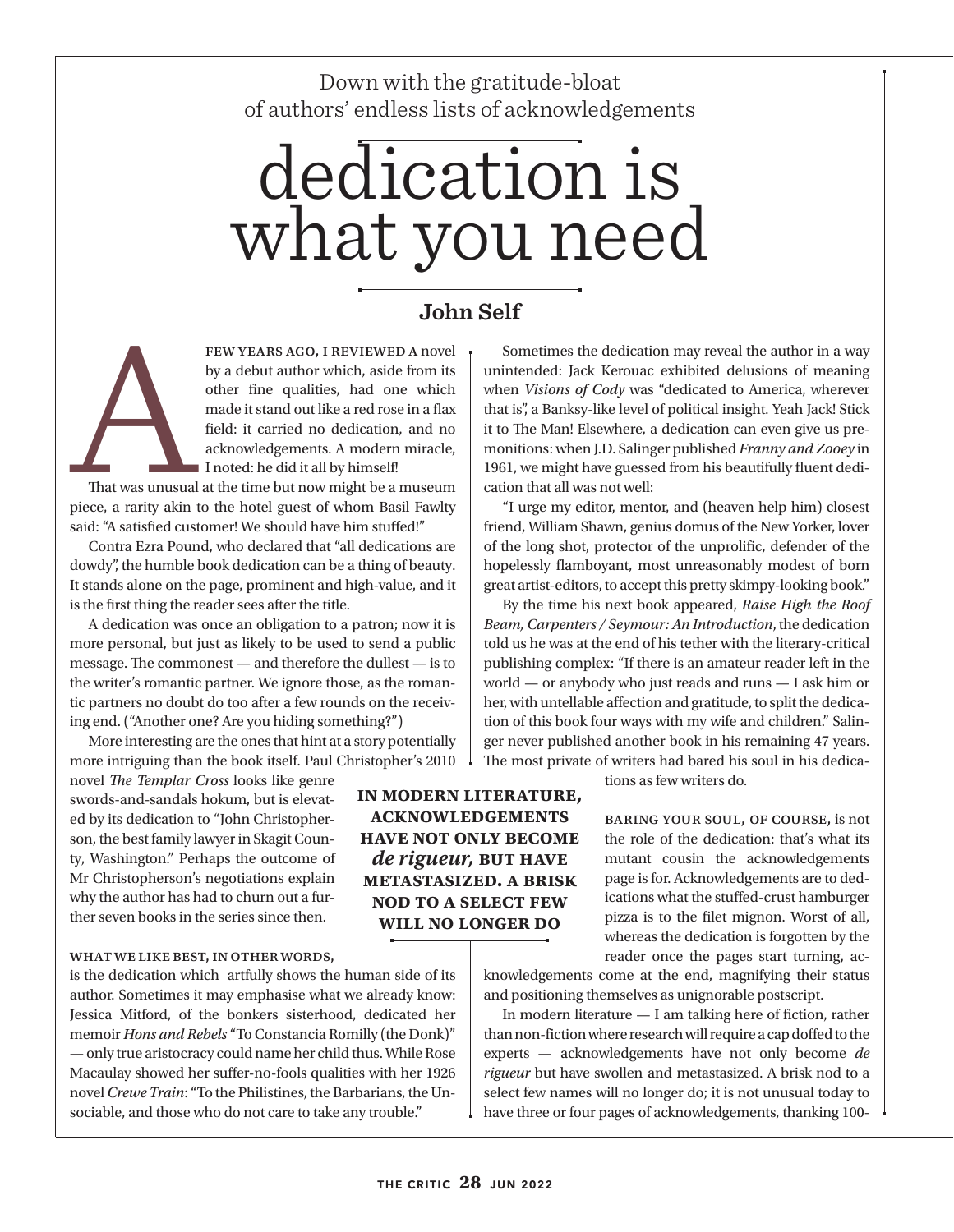

plus people. Where did this logorrhoea of recognition, this gratitude-bloat, come from?

It is a measure, perhaps, of our modern emotional incontinence. Acknowledgements are a loving gesture, making a human connection and offering praise where the writer feels it's due. That is a delightful thing, up to a point. And readers who like acknowledgements really love them: some read them first, and they are, as one commentator put it, "often the only true thing amid a pack of lies."

But that is one reason why I, as far as acknowledgements are concerned, take the Bartleby-like position: I prefer not to. Acknowledgements are not part of the novel; in fact, they break the spell the author has spent 200 or more pages weaving. We should take a book on its merits, knowing as little about the author as possible. As one reader put it to me, "the end of a book is time for thinking about the book, not for an acceptance speech". To paraphrase Victoria Wood's Kitty, how you're expected to gather your thoughts to the thud of a falling name-drop, I do not know.

Acknowledgements are now so firmly established that they have become part of the publishing process. Advance copies of novels leave a page (or four) blank at the end, headed: "Acknowledgements: to come." One novelist I spoke to confirmed that he had, as a matter of course, been asked to submit acknowledgements for all of his novels — and had declined. Like me, he thinks that when a page of thank-yous follows the end of the book, "the bubble's been burst, somehow."

Acknowledgements are like the present tense in fiction: nowhere to be seen for hundreds of years, and suddenly ubiquitous. I look through my twentieth century classics, through my 80s and 90s literary fiction paperbacks, and find only the beautiful silence of eternity after the story ends. It does feel that it would have weakened the effect of closing lines such as "So we beat on, boats against the current, borne back ceaselessly into the past" if they were followed on the next page by a breathless list of Fitz's drinking buddies.

> f restraint was good enough for those writers, why not today's? One argument goes that it is the exercise merely of decency to acknowledge those who helped you with the book. That is true. But why must this be a public statement?

**ICCLUDE:**<br> **ICCLUDE:**<br> **ICCLUDE:**<br> **ICCLUDE:** The American novelist, Ann Patchett, is against acknowledgements because they have, she contends, a performative element. This must be so, particularly when we look at the current trend for elephantiasis of the thankings. Patchett suggests, instead, a discreet personalised thank you, handwritten in a gifted copy of the book.

Anyway, say some, the novelists of old were part of the problem — perpetuating a myth of writer as solitary genius, hander-down of tablets of wisdom — and the new approach helps to reset the balance. But I contend the reader recognises very well that the book does not spring from the womb fully-formed, but wants to believe it anyway. Taking the work as complete and perfect, the writer as infallible, is part of the suspension of disbelief. We want to see the great and powerful Oz, and pay no attention to that man behind the curtain.

This exemplifies the problem with all the support arguments for acknowledgements — in addition to the above, it's argued that being recognised can help a junior publishing employee — which is that they have nothing to do with the crucial relationship in a book, between author and reader.

Acknowledgements create a ménage à trois (or quatre, or soixante-frigging-huit) that leaves no one satisfied, especially if, having begun the naming game, the author leaves someone out. (This can be the only explanation for the grossest example I've seen yet, where an author wrote that the three pages of acknowledgements in the hardback version of their novel were in the process of being extended for the paperback.)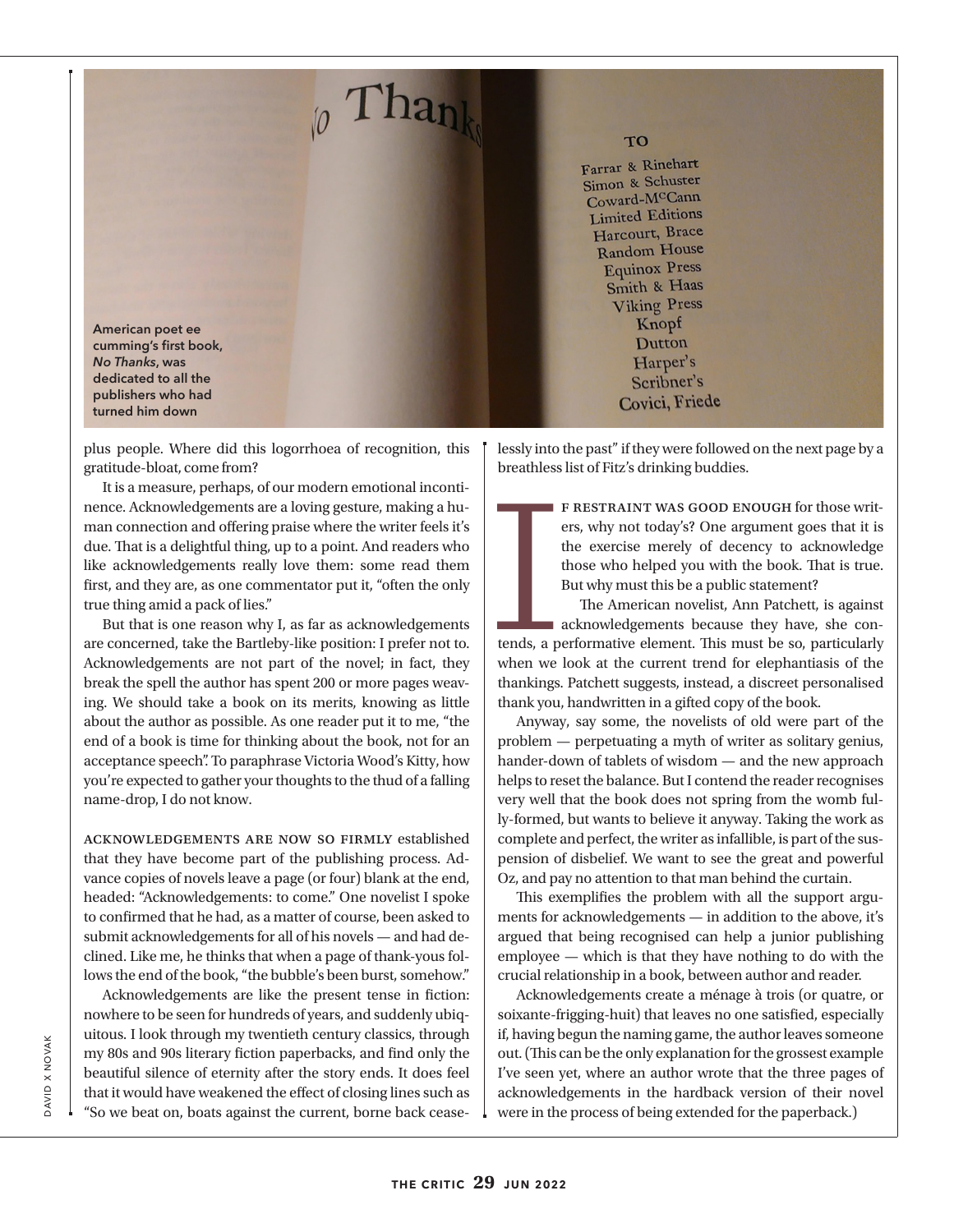I had better clarify that disdain for acknowledgements is not a form of sour grapes. I appeared in the acknowledgements page of a novel once — a book I had no involvement in — which baffled me. And I once saw my name among the dedicatees in an advance copy of another novel. I politely asked to be removed — and was.

THERE REMAIN SOME HOLDOUTS in the acknowledgements game. The sort of author who tends not to acknowledge, and sometimes not even to dedicate, can be identified as austere, aloof or distant: J. M. Coetzee; Rachel Cusk; Marilynne Robinson; Jonathan Franzen. They of course have

achieved their success, and can afford not to play nice. For the debut author I mentioned at the outset who went commando in the acknowledgements game, I can't help but notice that he has not published anything since.

Let us close on a happier note, with the perfect dedication; one which sweetly combines recognition and revenge. In her *Oxford Book of Oxford*, Jan Morris proved herself the expert's expert at this game. "Dedicated gratefully to the Warden and Fellows of St. Antony's College, Oxford," she wrote, "except one." ●

**John Self is the lead fiction reviewer of** *The Critic* 

The enduring popularity of fantasy and horror fiction proves that we still live in the long, dark shadow of the Gothic novel

## the monster that lurks within us

### **Jeremy Black**

I f reason, politeness and sensibility vie for our attention when considering the long eighteenth century, so also should shock, horror and nightmare. This lack of ease was presented not only in the dreams of the protagonists of Gothic fiction, but also in the physicality of sensation and shock. In Charles Maturin's *Fatal Revenge* (1807), one of the most potent and sustained of the dramatic tales of supernatural challenge, the protagonist finds a dark cavity in which he sees "a heap of bloody and decayed garments, pierced with more holes than those of decay," and then:

half smothered by the dust and rubbish, I scrambled through, crushing at every touch the eggs of the little domestic serpents, and displacing the nests of lizards and toads, whose cold slime made me shudder, as I crawled amongst them.

The capacity of woods to be horrific was also captured in *Fatal Revenge* as the protagonist flees pursuit:

how I listened in horror to the wind, and the hollow whistle that ran through the wood, mixed with it; how I thought the whisper of murder was in the underworld, as it hissed in the breeze; and how often I recoiled as the tossing branches of the trees flung a sudden shadow across the way.

The Age of Nightmare is not the usual term for the period from the 1760s to the 1810s, let alone the following century. Yet, in Britain, alongside transformative change toward greater international and economic power, it was an age of anxiety and fear.

This was the case not least among the élite and the growing

middling orders but also more widely. Successive crises hit the national mood: fear in the 1760s about political breakdown; revolution in British North America between 1775 and 1783; the danger that the French Revolution would spread to Britain and then the war with Napoleon; domestic post-war traumas and anxiety about decling religious observance and the consequences of economic and social change.

Novels had included a melodramatic dimension from the outset, with threats to status, most commonly social or virginal, a key theme. At the same time, the attempt to provide acceptable sentimental novels was to be affected by the development of new forms of imagination, leading towards the Gothic novel.

This development drew on ideas of the sublime. The word was used at the time for George Frederick Handel's music, which indeed sought a religious sublimity, but was defined by Edmund Burke as whatever led to ideas of danger, pain, or terror. He suggested obscurity, vastness, privation, and infinity, the sources of which could be imaginary.

Burke's aesthetic *Philosophical Enquiry into the Origin of Our Ideas of the Sublime and the Beautiful* (1759) underscored the extent to which "the sublime" could transform the reader and spectator, and emphasised that terror was important in creating a sense of the sublime. For him, emotions and potent sensory experiences, rather than reason and dignity, were to the fore. This was a reaction against what had been the standard intellectual approach earlier in the century, one that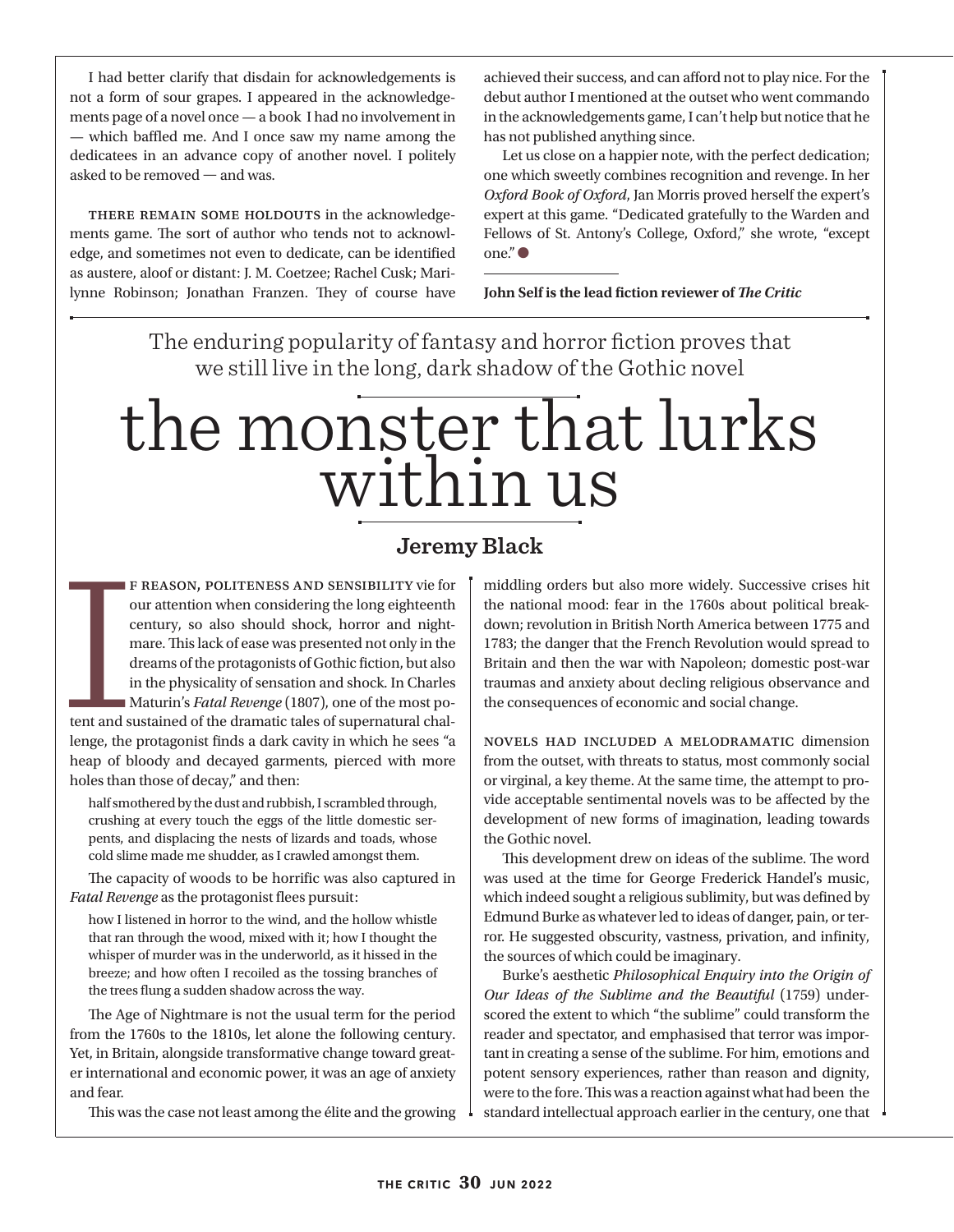

matched the official approach to Christian exposition.

The disturbing potential of medievalism was taken in a dramatically new direction with Horace Walpole's *The Castle of Otranto* (1764), the second edition of which was subtitled *A Gothic Story*. Commonly presented as the originator of the Gothic novel, Walpole (1717-97), assaulted established practices by breaking with the existing conventions of the novel and its emphasis on realism, a theme he was made explicit in his preface to the second edition of *The Castle of Otranto*.

Instead, he deliberately emphasised the need to employ "fancy", a form of imagination which included strangeness and uncertainty. Mystery was underlined by manifestations of the supernatural; and the reader, like the protagonist, was repeatedly unclear about what was happening. This was heightened to a nightmarish character by accounts of menace, danger, pursuit, and assault.

Gothic fiction was produced against the background of a search for stability and understanding in an essentially unstable and inexplicable world. This involved an attempt to reconcile divine justice with human suffering, and to order experience in a way that reflected the hard and apparently arbitrary nature of life. On a longterm pattern, religious world-views provided the most effective explanatory model, the best psychological defences, and an essential note of continuity. Gothic fiction provided an opportunity also to warn about the danger of turning to evil. It was not so much secular morality as religious admonition and entertainment.

Providence delivered many of its lessons through nightmare, with the novelist providing an explanatory role akin to that of the clergyman. Charles Maturin, a clergyman-novelist, did both, and his most famous novel, *Melmoth, the Wanderer* (1820) provides, in his protagonist's last desperate dream, a warning of retribution that is at once religious and surreal. There is a quality of Dante in his imaginative writing. Having sold his soul for 150 years of life and failed to lead others into taking on his corrupt and corrupting bargain, Melmoth dreams he overlooks a fiery ocean of the damned, before falling into it:

The burning waves boomed over his sinking head, and the clock of eternity rung out its awful chime — "Room for the soul of the Wanderer!" — and the waves of the burning ocean answered, as they lashed the adamantine rock — "There is room for more!"'

Like the paintings of Henry Fuseli (1741-1825), whose *Nightmare* attracted great interest when it was exhibited at the Royal Academy in 1782, the plots of Gothic literature tested conventional notions of probability, not least the established patterns of expressing and moulding experience with reference to the interior and natural world.

Gothic fiction reworked many of the images of landscape poetry: monastic stonework and trees became ruined abbeys and sinister woods that both served both as malign settings and a representation of psychological strains. This fiction, in part a Reformation throwback with its echoes of malign and corrupt monks and nuns, was different to the metropolitan settings that had dominated the books of the start of the eighteenth century and the country houses that had followed.

Ann Radcliffe moves in her novels between, on the one hand, a pervasive atmosphere of threat and oppression, notably to women, and, on the other, more commonplace discussions of relations between her principals, most of which relate to the standard tropes of sentimental fiction.

In contrast, Ambrosio, the protagonist of Matthew Lewis's lurid novel *The Monk* (1796), was presented as a victim of his impulses, specifically lustful self-destructive drives, which are, at the end of the novel, unconvincingly attributed to diabolical forces. He was more frightening than the creations of Walpole and Radcliffe, and was a threat to all, notably women.

The arrival of Satan, a potent figure, in *The Monk* very much captured the continuation of a belief in the real presence of Evil, an element of the Enlightenment and the post-Enlightenment it is all too easy to underplay. Gothic fiction was not sim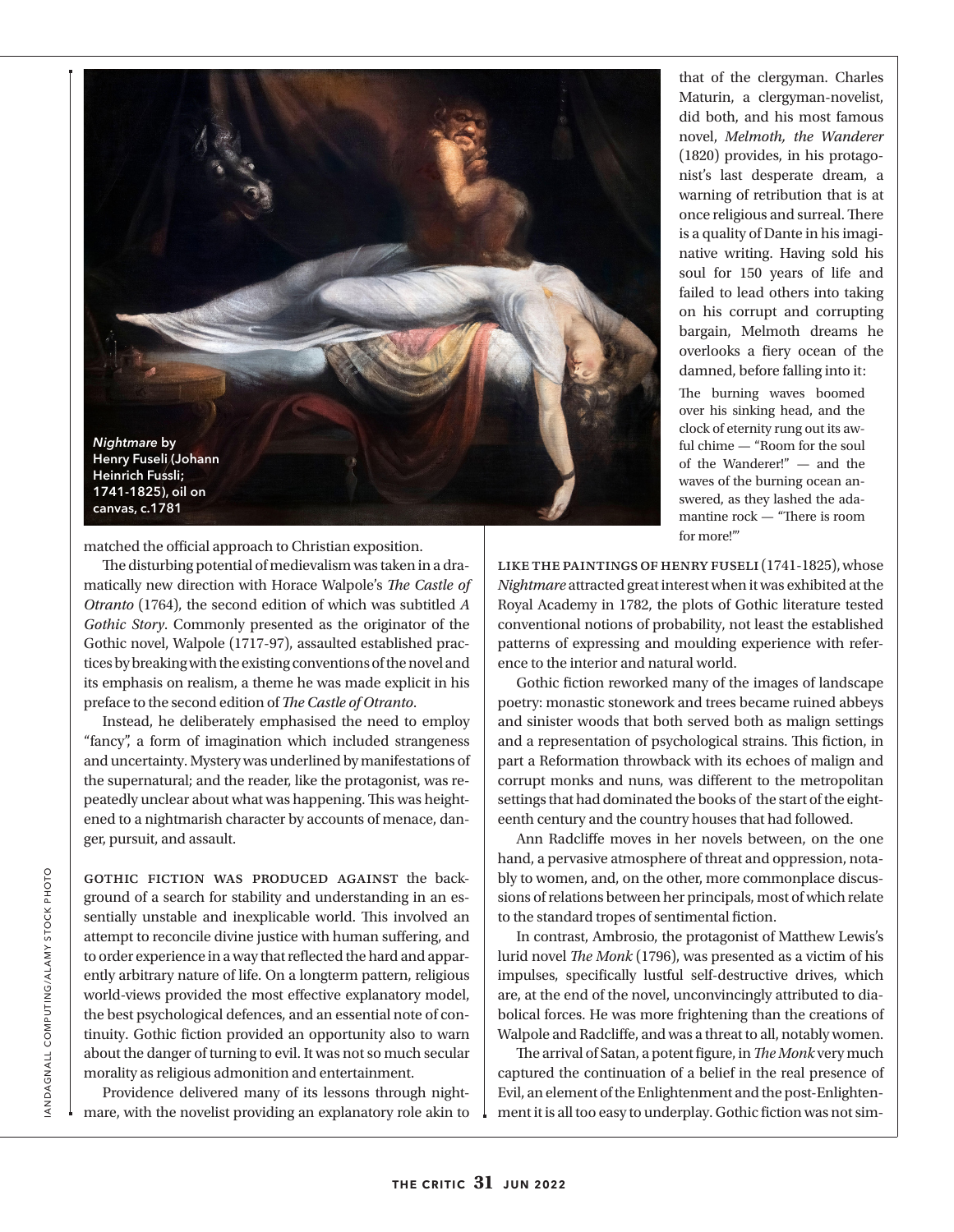ply about this, but saving souls, winning redemption, and achieving salvation were frequent themes.

On a "cold and stormy" night, with the wind roaring round the house, Elinor starts "back with a look of horror" when she sees the "flaring lamps of a carriage" drawn by four horses (instead of two) and therefore moving fast. Jane Austen could certainly do drama, but Elinor Dashwood's visitor in *Sense and Sensibility* turns out to be far from sinister, in a passage in which the author is clearly having much fun.

> The Shelleys were imbued with horror. In *Posthumous Fragments of Margaret Nicholson* (1810) by Shelley and Thomas Hogg*,* there was, in "The Spectral Horseman," an engagement with forms of evil, not least:

a shivering fiend that thirsting for sin, Seeks murder and guilt when virtue sleeps, Winged with the power of some

ruthless king.

Shelley's verse drama *The Cenci*, written and published in 1819, was not, due to its theme of incest, performed in public in England until 1922. Evil Catholic clergy, parental rape, and a justified patricide, all play a role in this powerful tragedy.

Darkness, a frequent theme of Gothic fiction, is brought in with reference to "some of the most dark and secret caverns of the human heart." There is also a critique of religion with an attack on "Superstitious horror". Differentiating it from Protestantism, Shelley explains Italian Catholicism as, "interwoven with the whole fabric of life. It is adoration, faith, submission, penitence, blind admiration; not a rule for moral conduct. It has no necessary connection with any one virtue."

Earlier, in *Zastrozzi* (1810), Shelley had piled on classic features, including family feuds, incarceration, murder, suicide, the Inquisition and revenge on a neglectful father in the shape of helping drive the father's other son to suicide. Driven by a

diabolical intensity, the protagonist denounces religion and morality.

His wife, Mary Shelley, looked in a different direction, not to apocalyptic images from the world of Christian millenarism, but rather to a troubling present, and the problems posed by a quest to control the future.

Widely treated as the first Sensation Novel, as well as the foundation of the Brit-

ish detective story, Wilkie Collins's highly successful *The Woman in White* (1860) took Gothic plots from the settings of Italian and British abbeys and castles in the past and placed them in the Britain of his times.

Collins had referred in *Basil: a story of Modern Life* (1852) to "the secret theatre of home". This was melodrama at home, and from novelists who also produced plays, stories acted around the reader, and, as such, different from classic Gothic

**the sensation novel tended to rely on the metaphorical skeleton in the cupboard, and not the actual one in the castle chapel** 

fiction. Indeed, the Sensation Novel tended to rely on the metaphorical skeleton in the cupboard, and not the actual one in the castle chapel. This contrast ensured a difference in characters and tone, as well as plot and narrative features.

Thus, in Collins's *No Name* (1862), there is the usual Gothic theme of dispossession, and again the beneficiary is an uncle, though in this case, the negligent failure of a father to change his will to the benefit of his illegitimate daughters is the major cause. In response, the illegitimate Magdalen Vanstone uses conspiracy and deceit to regain her position. Illegitimacy was an aspect of the uncertainty not only of dynasticism, but also of landownership as a whole, and, more generally, families.

The penny blood serial works of the 1840s-70s were succeeded by the penny dreadfuls of the 1860s-1900s, a genre aimed at young men. The sequential publication of stories in magazines was important because it changed the nature of plots, with repeated cliffhangers introduced in a disciplined way, instead of a more baggy and extended terror.

The locations for Gothic horrors ranged greatly as the nineteenth century drew toward a close, with Gothic themes revived and developed in such works as Robert Louis Stevenson's *The Strange Case of Dr Jekyll and Mr Hyde* (1886), Oscar Wilde's *The Picture of Dorian Gray* (1891), and Henry James's *The Turn of the Screw* (1898), all of which offered different types of the surreal to that in *The Castle of Otranto*.

The most lasting of the surreal horrors of this period in its impact was Bram Stoker's *Dracula* (1897), in which evil is on the attack. In contrast, Arthur Conan Doyle's *The Hound of the Baskervilles* (1902) represented the more conventional type of horror story, with a rational solution to what was a Gothic tale. Evil in that story is human, not supernatural and there was no equivalent to the author's interest in spiritualism.

*Dracula* was also reminiscent of the engagement with a mysterious Continent seen in the earlier Gothic novels, in that it began in a distant and exotic part of Europe, one that involved considerable journeying. In this case, Transylvania

> took the place of the formerly-Catholic Mediterranean.

There is frequent religious imagery in *Dracula*, Stoker giving evil deeds and thoughts names and in Dracula a voice. In doing so, he provided both an adventure story and a Christian message, which was the case as a whole, directly or indirectly, of the Gothic revival.

That stance may not conform to many

modern understandings, and clearly much else was involved in both writing and reception, not least, in the case of *Dracula*, adventure and pornography. But horror was scarcely separate for a culture that saw Hell as a real presence. The *Westminster Journal* was not alone in 1773-4 in publishing articles on the need, in light of thunder and lightning, to contemplate the Day of Judgment and the Torments of Hell. Such beliefs continued in the nineteenth century, however much social pat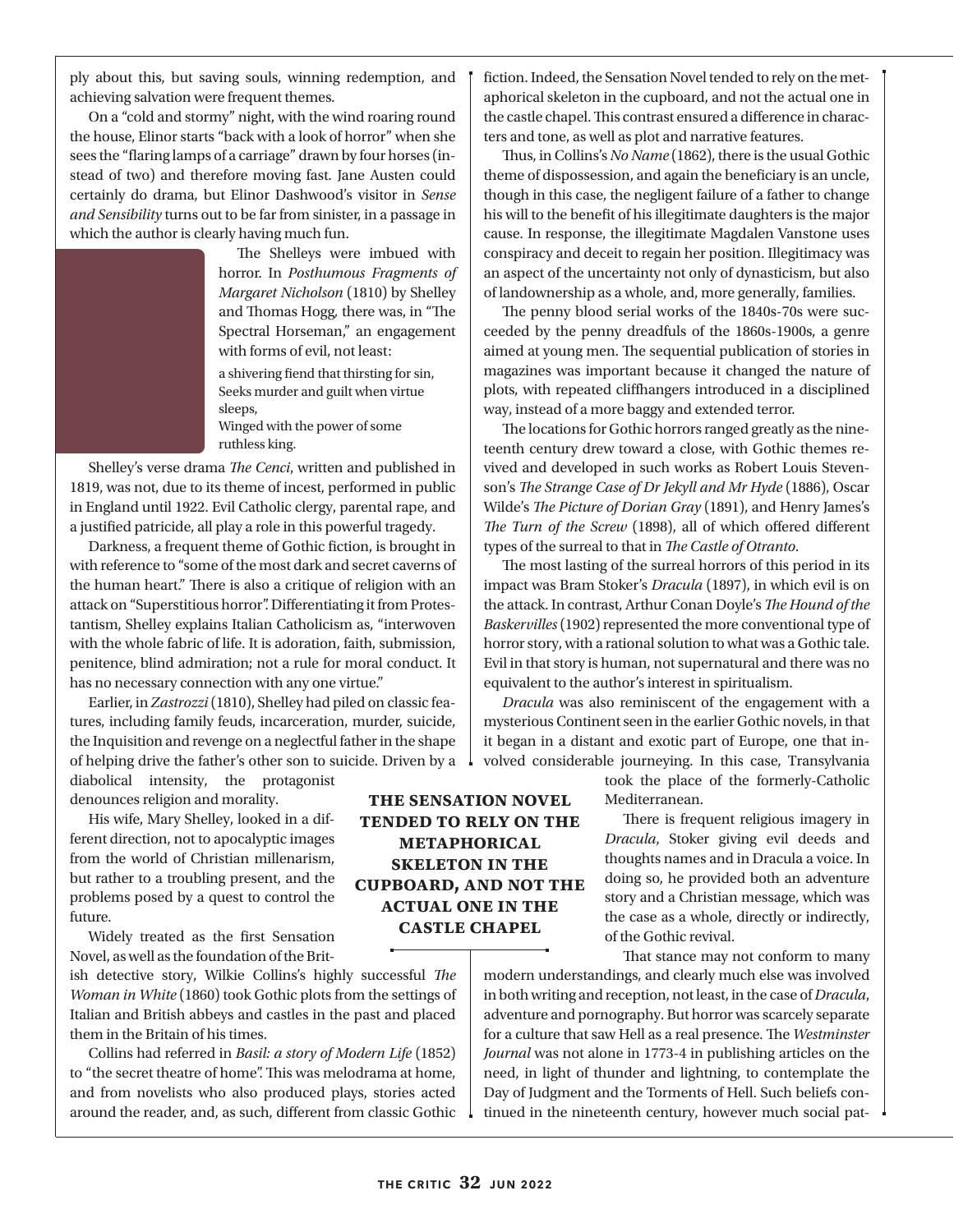terns were disrupted by large-scale urbanization.

And so on with the reiterated success of fantasy in more recent culture, from JRR Tolkien's Lord of the Rings to Philip Pullman's His Dark Materials (1995-2000). The Gothic novel was the historical entry to this literature, one that repurposed conventional Christian accounts in order to provide a new age of nightmare. We are still in its shadows. ●

**Jeremy Black has recently published** *The Game is Afoot: The Enduring World of Sherlock Holmes* **and** *In Fielding's Wake*

Novelists used to attempt ambitious works about "the way we live now" as a matter of course. Why are they no longer in vogue?

## declining state of the nation

#### **Francesca Peacock**

VERY SO OFTEN, A WEARY middle-aged<br>writer in his — and it is always his — favour-<br>ite Soho restaurant will say: "I'm thinking<br>that my next novel is going be a state-of-<br>the-nation one." His friends nod sympa-<br>theically. Th writer in his — and it is always his — favourite Soho restaurant will say: "I'm thinking that my next novel is going be a state-ofthe-nation one." His friends nod sympathetically. The book is never written.

This wasn't the case in the nineteenth century, when bestselling writers from Anthony Trollope and Elizabeth Gaskell to Benjamin Disraeli wrote novels on a subject succinctly summarised in one of Trollope's titles, *The Way We Live Now*.

Gaskell's *North and South* (1855) is an emotionally febrile exploration of the horrors of industrial England, as the initially rather naïve and snobbish Margaret Hale is forced to leave the idyllic Helston — a village like "in one of Tennyson's poems" — and move up north. Some bad wallpaper, a naval mutiny and a good deal of mill trouble later, Margaret is morally improved and, perhaps most importantly, engaged.

Disraeli's novel, *Sybil, or The Two Nations* (1845) is a similar exploration of "the Condition of England": the poverty of those in England's industrial cities is so extreme as to seem to belong to another land. Many of Charles Dickens's works have elements of reportage: *Oliver Twist* (1839), *David Copperfield*



(1850), *Bleak House* (1853) and *Hard Times* (1854) could be described as addressing the "state of the nation".

Then there is *Middlemarch* (1872) — George Eliot's "study of provincial life". Through careful examination of the lives of the inhabitants of a middle-England town, Eliot touches on everything from medical developments to the status

of women. But is it a book about national change and the passing of the 1832 Reform Act (the action is set between 1829 and 1832), or is it an examination of human psychology?

**This inevitably arises** when trying to write — or think — about the "state of the nation novel". Is it any book which, as *The Guardian* puts it in its round-up of the 1000 best novels of the genre, "addresses social questions or political changes"? That seems too simple: how can a work of fiction not address social questions? Under that definition, *Middlemarch* is most definitely a state-of-the-nation novel, but then so is Douglas Adams's *The Hitchhiker's Guide to the Galaxy* (1979).

The novelist Amanda Craig has written a sequence of nine interconnected novels all set in contemporary Britain, including *The Golden Rule,* which was shortlisted for the 2021 Women's Prize for Fiction. She sees contemporary state of the nation novels as those which, like *Middlemarch* or Dickens's or Trollope's offerings, "help us get a grasp of the way we live now". She acknowledges a scarceness of modern equivalents to the likes of Gaskell and Disraeli, and attributes it to a widespread feeling of being "bombarded with current affairs".

William Boyd similarly suggests the rapid news cycle represents a challenge. "The basic problem is, it seems to me, that time moves on so much more quickly than in the nineteenth century". There is a risk for novelists that an "on-the-nail, crucial novel will be irrelevant in three years' time".

Boyd uses the example of Justin Cartwright's 1995 novel *In Every Face I Meet*. The "central epiphanic metaphor" is a try scored by Will Carling, back when the Six Nations tournament was still only Five. As Boyd says, "that novel will now require footnotes to make any sense to someone who doesn't remember the occasion".

This was less of a problem for Dickens and Trollope whose works were often serialised in magazines which carried news as well as fiction. Rather than writing about the news cycle of politics and issues, they were practically a part of it.

D. J. Taylor identifies another issue that faces the would-be modern Thackeray: in the age Thackeray was writing *Vanity Fair* (1848), "it was possible for a writer to understand his or her society in a way that isn't possible now". They could grasp the political and financial basis of society. Now, "no modern novelist really understands how money works".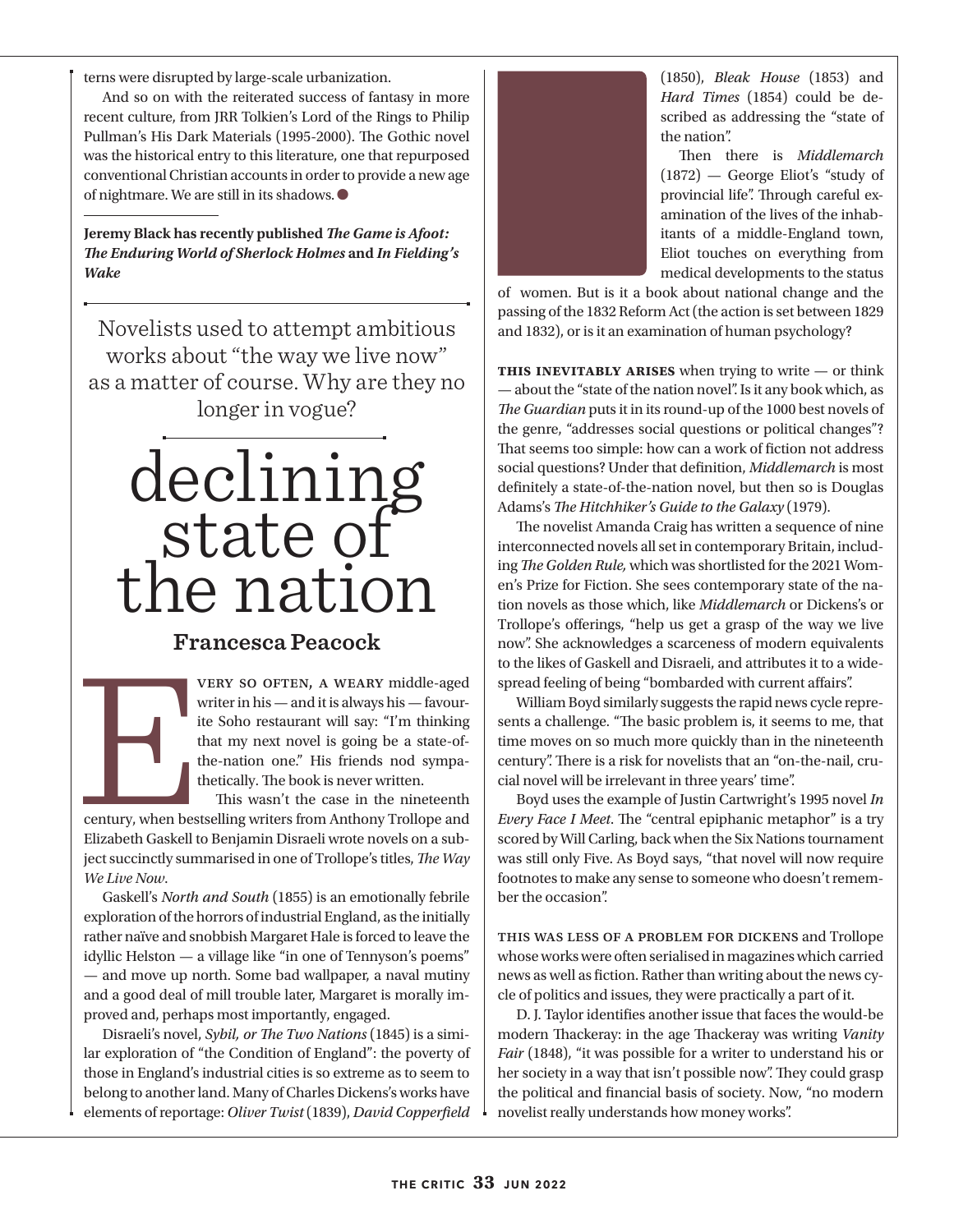At the time of writing, the top three novels in the Waterstones best-seller chart are all historical. Jennifer Saint's *Elektra* is a rewriting of Greek mythology, Douglas Stuart's *Young Mungo* is set in 1990s Glasgow, and Bonnie Garmus's *Lessons in Chemistry* explores late 1950s and early 60s America. Excellent though the works undoubtedly are, our contemporary literary scene seems hidebound to nostalgia.

The lack of literary fiction dealing with contemporary life is not a recent development. Of last year's acclaimed books, it would be hard to identify many which take as their primary subject matter the news cycles of modern life.

Some might make a claim for Sally Rooney's *Beautiful World*, *Where Are You* (2021): Rooney does, after all, mention the pandemic, the gig economy, and an all-pervasive millennial malaise. But it is hard to argue that a novel which places the interiority of its characters above all else is so much a work about the "state of the nation" as it is a "state of one's mind".

There is no shortage of novels dealing with political change, but few of them are set at the time they are written. Douglas Stuart's *Young Mungo* explores working-class life, homophobia and politics, but is set nearly three decades ago. His Booker-winner, *Shuggie Bain*, is similarly rooted in 1980s Glasgow. And Anna Burn's *Milkman* — which won the Booker in 2018 — is an unflinching study of political and social disturbance in Northern Ireland with The Troubles as its backdrop.

Of course, it would be facetious to claim that there have been no blockbuster state of the nation novels in recent years. John Lanchester published *Capital* in 2012 — a chronicle of London life as the 2008 financial crisis shook the world. The lives of the inhabitants of one road in London — from Polish

builders to Senegalese footballers and rich bankers — are explored in near-fastidious detail, and Lanchester portrays twenty-first century Britain with near-journalistic accuracy. And Zadie Smith made waves with her 2000 debut *White Teeth*, which spans a quarter-century of London life over its sprawling 480 pages.

More recently, Jonathan Coe's *Middle England* (2018) was an attempt to fiction-

alise Brexit Britain, and sits alongside Ali Smith's *Seasonal Quartet* (published between 2016 and 2020, with *Companion Piece* released this spring). Smith's unconventional, discombobulating style (at one point in *Winter*, the hallucinated disembodied head of a child haunts one of her characters) does not render her works any less engaged in the social and political realities they take as their theme. But these novels are outliers, named and numbered in a few short paragraphs.

THIS RELUCTANCE OF BOTH writers and readers to engage with contemporary Britain might be because we treat the novel as a form of literary escapism. In Craig's words, there is a "near universal irritation with party politics". After switching off the news, who wants to continue being assailed by fictionalised issues of everyday life?

Craig is not afraid to write about class, money and politics. The protagonist of *The Golden Rule* is a single mother who struggles to make ends meet. But while the reading public has moved on from Trollope's upper-class

milieu, they remain wary of left-of-centre moralising. As Craig says, a state of the nation novel "has to be able to hold a mirror up to some of the big social and personal problems of the day and ask readers what they sympathise with", but "a strong moral compass hasn't been fashionable for the past 75 years".

Taylor — whose latest collection of short stories, *Stewkey Blues* (2022), is saturated in close observation of social details — argues that without class, "the novel loses its armature". But, today's class distinctions now "function on much more of a micro level". How is one meant to convey the nuances of being "upper-lower-middle class" in fiction?

An alternative reason for the state of the nation novel's decline is more pragmatic: it is risky, and potentially unrewarding, for writers to write about the present. For Boyd, so many novelists — himself included — write about the recent or semi-distant past because "everything is 'fixed' and known". From *Armadillo* (1998) to *The Dreams of Bethany Mellmoth* (2017), Boyd has written contemporary novels and short stories, but he would "defy any reader to determine what year they're set in". He takes "great pains not to make any topical

> reference (who was evicted from I'm A Celebrity, what was in the charts etc.) so its contemporary feel can last a decade or maybe two".

> This difference in opinion marks a subtly different approach to the purpose of contemporary details in fiction. Are they intended to provide a contemporary a modern backdrop to the action — or are

they a part of the story's direction, and the reason for it having been written?

As Boyd notes, it is important to remember that both *Ulysses* (1922) and *Middlemarch* "were written about events and a time 20 to 30 years in the past from the moment when Joyce and Eliot were writing". The publisher Alan Samson makes a similar point. "The high-quality state-of-the-nation novel has rarely existed in the sense of offering direct comment on con-

**this reluctance of both writers and readers to engage with contemporary britain might be because we treat the novel as escapism**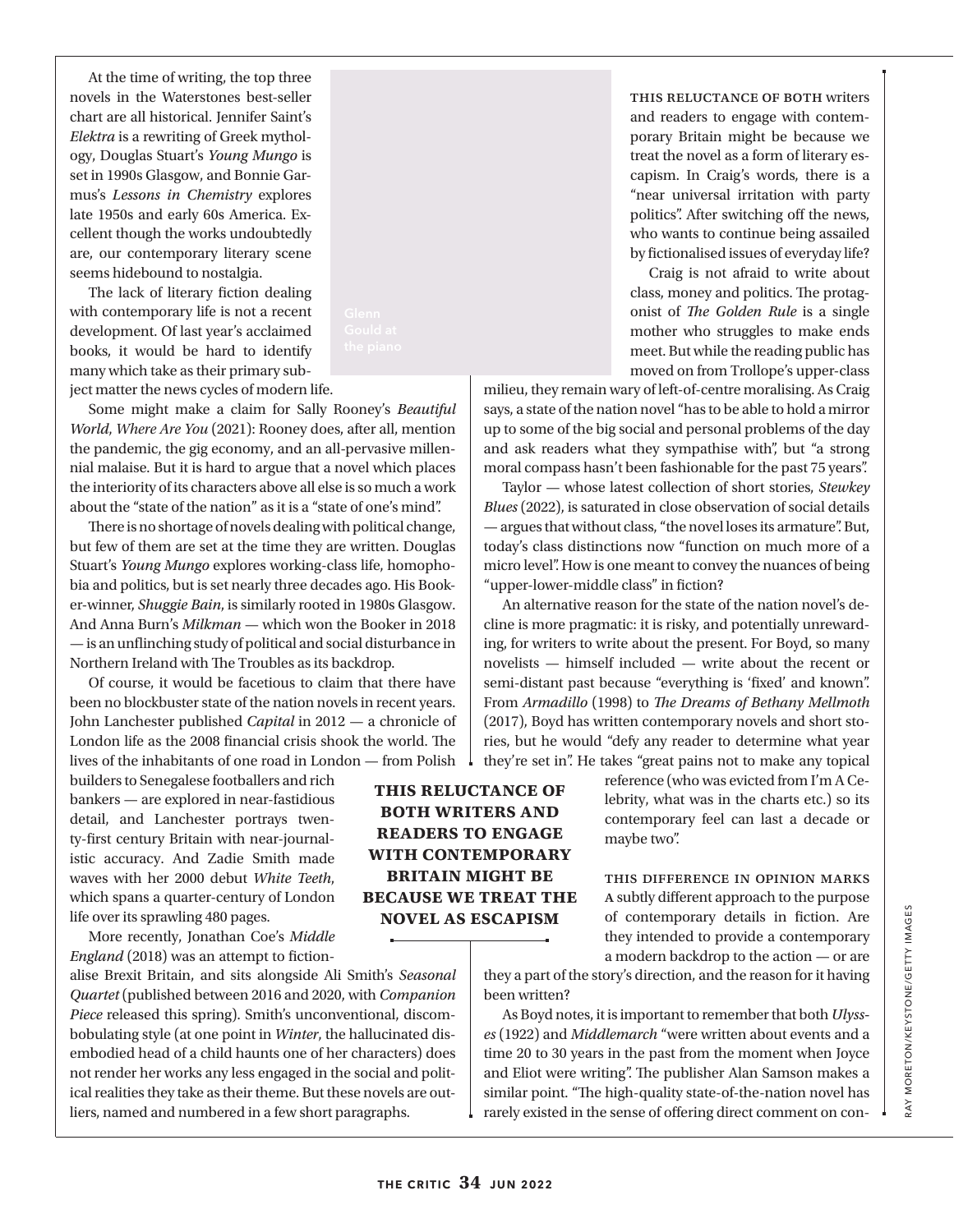temporary society", but rather takes its backdrop — if not its subject — as a period some years or decades before. In Samson's words, "the reader can infer the social commentary on their own time but it is packaged a little differently".

*Middlemarch* is usually taken as Eliot's state of the nation offering but *Silas Marner* deserves attention. The 1861 work is set earlier in the century, when cloth was still produced by cottage-industry weavers rather than in factories. Eliot's setting may have been archaic, but her subject — the decline of rural life — was entirely relevant. Perhaps a novel which engages in contemporary issues need not have a contemporary setting. A state of the nation novel does, however, require a greater focus than the relationships of one family, no matter how politically or socially excoriating it is.

The division between a novel's setting and its political or moral commentary is particularly relevant when discussing a new fiction genre. Sarah Hall's *Burntcoat* (2021) is, unavoidably, a "pandemic novel". It takes a virus as its subject, and much of the action takes place in lockdown. But by eschewing contemporary details, it cannot be read as a moralising tirade against perceived political failings — and nor is it an elegy for lives lost. Instead, it exists in a hinterland of contemporary relevance without overt commentary.

moralising and Victorian, but holding a mirror up to the injustices of society need neither be dull — it is difficult to read *North and South* without smiling — nor unremittingly serious; Craig's most recent novel has elements of Patricia Highsmith's crime fiction and ancient fairy tales. Nor must political details be central to the plot. Romance and comedy abound in Trollope, Eliot, and Lanchester. You'd struggle to find a teenage reader of *Middlemarch* who finished the book with coherent thoughts on the Reform Act rather than simply repeating the words "Dorothea, Dorothea, Dorothea".

Instead, the state of the nation novel marries contemporary issues with a lasting portrait of how humanity responds to them — be they politics, train fares or a once-in-a-generation referendum. It yokes together traditional plot tropes of marriages, births, and deaths with a deeply specific context. This duality — multiplied when novels use the recent past to comment on the present — is essential to the genre.

Nonetheless, the best state of the nation novels are able to unravel and re-weave these different strands into a web of human lots. So, next time a writer announces they are about to start a tremendously relevant magnum opus, friends should withhold a collective sigh, pass the author a copy of *Middlemarch*, and tell them to get on with it. ●

A desire for novels to judge modern life may sound

**Francesca Peacock is** *The Critic***'s deputy online editor** 

The second-hand book trade has lost much of its romance and charm, not to mention eccentric establishments and their owners

## bookshops remaindered

#### **Paul Dean**

THE OXFORD BOOK FAIR IN APRIL,<br>the presence of a hundred exhibitors<br>from all over Britain suggested that Cov-<br>id had not killed off the antiquarian book<br>trade. But those who buy antiquarian<br>books are not necessarily intere the presence of a hundred exhibitors from all over Britain suggested that Covid had not killed off the antiquarian book trade. But those who buy antiquarian books are not necessarily interested in reading, any more than those who buy

hundreds of cases of rare wines are interested in drinking.

The second-hand market — for immediate consumption rather than laying down — is a different matter, as Oxford itself sadly demonstrates. In the 1970s, Blackwell's second-hand department occupied the whole of the top floor. By 2000, it occupied most of the third floor. Now it shivers forlornly in a few feet of the first floor.

Will Waterstones, Blackwell's new owners, bother to keep

it? One second-hand bookshop after another has closed in Oxford, leaving two admittedly excellent Oxfams, St Philip's Books opposite the cathedral, a new small outlet in the Covered Market, and the ominously named The Last Bookshop in Jericho. Thornton's and Robin Waterfield are much missed. The former still sells online, but, although I plead guilty to online buying, that is not the same. It is like eating the menu instead of the food.

Oxford is not alone, of course. In Cambridge, Deighton Bell and Galloway & Porter have vanished, and G. David, like many others, mingles remainders with genuine used books; but Heffers has started a promising second-hand section.

In London, Sotherans and the shops in Cecil Court continue to cater to the antiquarian trade, but Charing Cross Road had only two shops at the last count. (Skoob, in the Brunswick,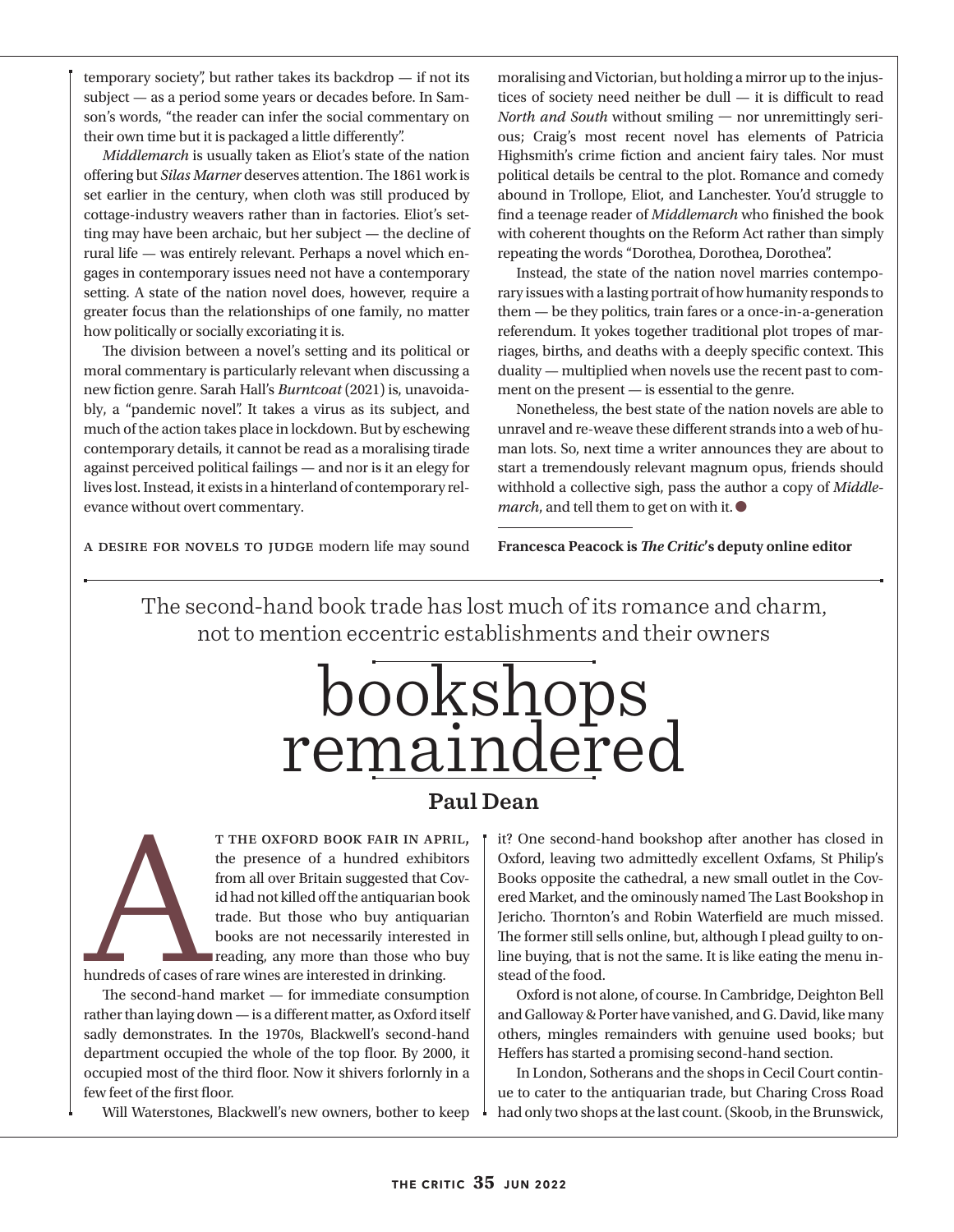is a miraculous survivor).

Hay-on-Wye and Wigtown still exist, and there are pockets of resistance such as York and Carlisle; but the immortal Driffield, whose acerbic *Guide* to second-hand bookshops in the UK was the browsers' Baedecker in the 1980s and 1990s, would find few targets for his scorn now. (He had a good rule of thumb when visiting a place for the first time: you should look at the set of Winston Churchill's *History of the Second* 

*World War* which, he maintained, every shop had, and if they wanted more than £10 for it you should leave immediately.)

It was not ever thus. In my childhood, in Brighton in the 1960s, apart from general junkshops which sold Penguins for sixpence  $(2\frac{1}{2}p)$ , or a shilling  $(5p)$ if you were flush — a new paperback then cost around half a crown  $(12\frac{1}{2}p)$  — there

were a dozen excellent establishments, boasting colourfully eccentric proprietors.

There was Mr Silver, a figure straight out of an Angus Wilson short story, somewhat battered and mildewed like his stock, who shuffled home arm-in-arm with his mother every evening. There were Miss Judith Tee and her brother, of the Theatre Bookshop. He looked like Alastair Sim, and Miss Tee looked like Alastair Sim *en travestie*. They trundled a wheelbarrow, Molly Malone fashion, round all the bring-and-buy sales picking up booty for their tiny Dickensian emporium, where I was often given the key and told to lock up when I had finished browsing.

There was George Sexton (now a café), whose grumpy proprietor hated customers, and took every enquiry as a personal insult. One put up with his lack of bookside manner on account of the chance of a lucky find, but at N. F. Brookes, in Queen's Road, the books themselves were hated. They were actively maltreated, spread on the floor so that you had to trample over them while the assistant sat smoking foul cigarillos and sneering at you and his wares in equal measure.

There was K. J. Bredon, where the till was looked after by a donnish, bespectacled type who sat reading and listening to classical LPs when not serving. There were also specialist shops. Tall Storeys, in Kemp Town, was unrivalled for art books, and S.P.C.K. had a basement full of second-hand theology for those who wished to bone up on early heresies.

All these might yield the occasional gem: but the Aladdin's Cave was Holleyman & Treacher of Duke Street, reputedly the largest second-hand bookshop in the south of England — although Howes of Hastings, a Tardis of a shop with a modest frontage but room upon room of books from floor to ceiling, surely surpassed it until it closed in 2008.

Treacher was long gone, but Mr Holleyman, who lived above the shop, was still working when I began to frequent it. Actually, "working" is a euphemism. There were two young men — one willowy and languid, the other square and swarthy — who did the buying and selling from an office in the middle of the ground floor. What Mr Holleyman did was lend tone.

He stood upright, his hands behind his back, his tall, spare figure quietly but tastefully clad, and inclined his head with a gentle smile as one passed, or murmured a greeting to regular customers. He retired (perhaps that should be receded) in 1983, but the shop continued to yield treasures. Eventually,

> the willowy and languid young man became an etiolated and weary elderly man, and decided he had had enough.

As so often, no buyer could be found, and I made a pilgrimage to the closing-down sale in 1998. Mr Holleyman should have made a return; he was still alive, and, as an erstwhile archaeologist and Fellow of the Society of Antiquaries, was obviously an expert on the conserva-

tion of ancient objects, since he lived to be 93.

From Brighton I moved to Manchester, where there were good shops such as Shaw's (Police Street) and Gibbs (Charlotte Street), but a less bohemian atmosphere. E. J. Morten, in Didsbury, did not put prices in the books but assessed your gullibility at the till, and thought of a number.

McGill's, near the university, had more character. There was a perpetual suggestion of cabbage soup in the atmosphere, and all the books were wrapped in cellophane to protect the covers — also, perhaps, to keep the cabbage soup at bay. A large dog of indeterminate pedigree slept in front of the counter, and its owner slept behind it. He had courtly manners, however. When you left the shop, whether or not you had bought anything, he would wake up, rise from his chair and say "Goodbye now to you" in wistful tones.

Otherwise, in the 1970s and 1980s, the second-hand book business was becoming just that — a business. For a hint of the old world you would have to go, for instance, over the Pennines to George Kelsall's in Littleborough, or a tiny shop in Hawes where the door stood open, there was no-one in charge, and you put what you were prepared to pay for a book into a cloth cap on the chair.

Post-Manchester, my next few years were spent in Portsmouth, which was handy for two well-stocked shops near Chichester station, and for Winchester — where Gilbert's closed long ago, but the Winchester Bookshop survives — and the Petersfield Bookshop (which is also still with us).

Portsmouth itself did not run to literature, but in Southsea I found two agreeably quirky establishments. The Adelphi on Albert Road also sold old waistcoats, which hung from inconvenient places and would flap in one's face, impeding progress generally. The proprietor, a chatty character, heaped his books on the floor as at N. F. Brookes, but did not dislike them. Indeed, he was very fond of them, and in particular of detective fiction, of which he had an encyclopaedic knowledge.

#### **THERE WAS A PERPETUAL SUGGESTION OF CABBAGE SOUP IN THE ATMOSPHERE, AND ALL THE BOOKS WERE WRAPPED IN CELLOPHANE**